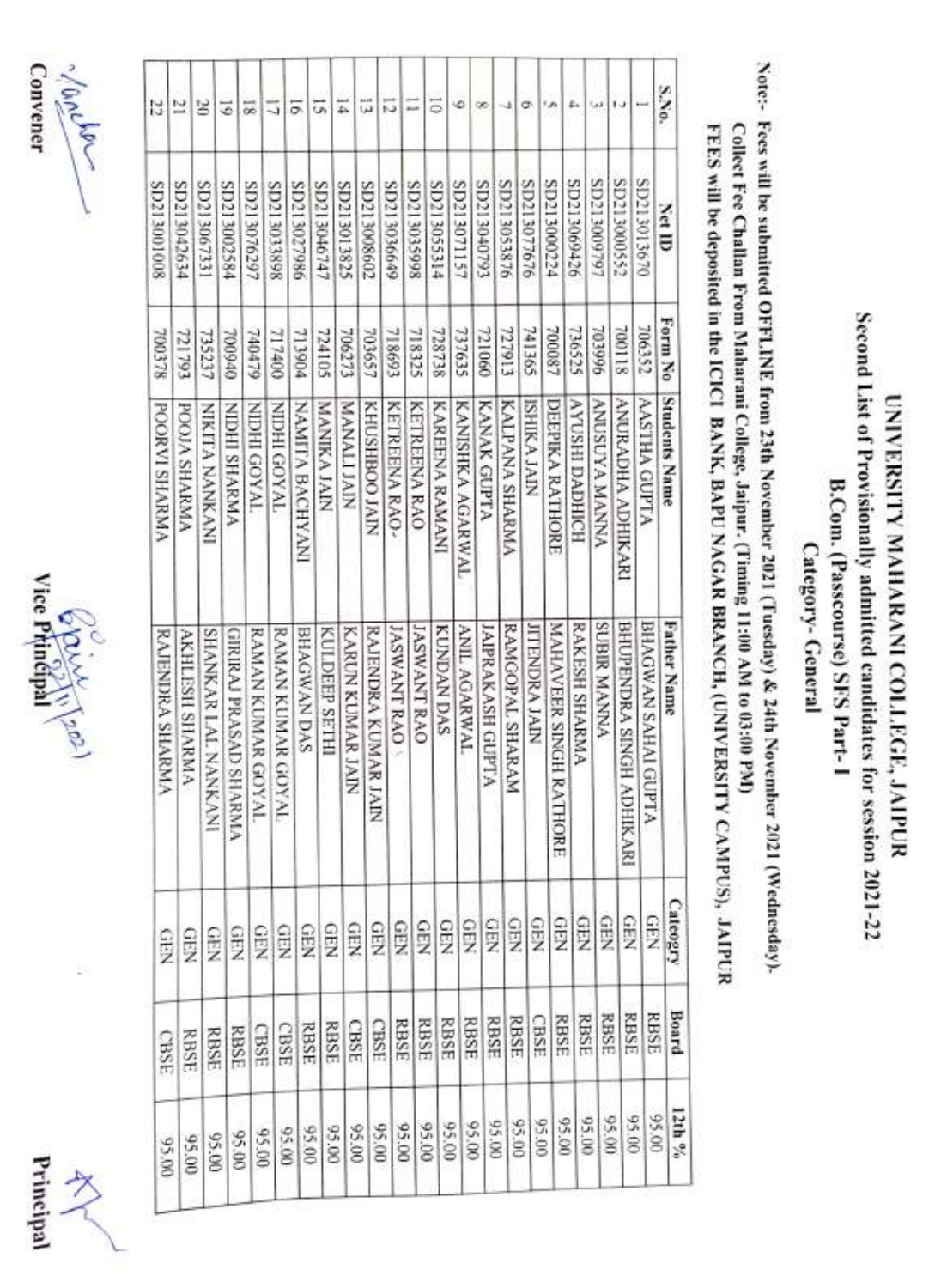





#### Second List of Provisionally admitted candidates for session 2021-22 Second List of Provisionally UNIVERSITY MAHARANI COLLEGE, JAIPUR UNIVERSITY B.Com. (Passcourse) SFS Part-1 B.Com. (Passcourse) MAHARANI COLLEGE, JAIPUR Category-General Category- General adnmitted candidates SFS Part-I for session 2021-22

| š                       |               |                               |                      |                       |                   |                      |                      |                         |                         |                     |                       |                      |                      |
|-------------------------|---------------|-------------------------------|----------------------|-----------------------|-------------------|----------------------|----------------------|-------------------------|-------------------------|---------------------|-----------------------|----------------------|----------------------|
|                         |               |                               |                      |                       |                   |                      |                      |                         |                         |                     |                       |                      |                      |
| SP213024589             | SD213048638   | <b>\$D213007594</b>           | SD213002934          | S7213056278           | SD213005757       | SD213022711          | SD213026352          | <b>9213013059</b>       | EL213041243             | SD213067037         | <b>SD213006184</b>    | S0010612018          | <b>1777008771208</b> |
| 712119                  | 725055        | 703317                        | 701093               | 739315                | 702381            | 710117               | 71322                | 706913                  | 721198                  | 735070              | 702668                | <b>204816</b>        | 703359               |
| <b>VISHAKHA AGARWAL</b> | VENUS LALWANI | <b>SNEIA DADHICH</b>          | <b>INYIOO ATHWHS</b> | <b>SANSKRITI ARYA</b> | <b>SAKSHLIAIN</b> | <b>INVABYOUTSYVS</b> | <b>SAKSHLAGARWAI</b> | <b>SADAF NAIYER</b>     | <b>ROSENANT CONSORT</b> | ROSHNEE VYAS        | <b>RITIKA AGARWAL</b> | <b>RIMINIO GUPTA</b> | <b>PRIYA SHARMA</b>  |
| MADAN MOHAN AGARWAL     | DILP LALWANI  | <b>JAI PRAKASH SHARI</b><br>Š | HANUMAN PRASAD GOYAL | CHANDRA SHEKHER ARYA  | <b>DILIP JAIN</b> | RAJENDRA DARYANI     | GIRRAJ PRASAD GUPTA  | MOHAMMED ALI SABIR KHAN | <b>ASHOK GURNANI</b>    | MAHENDRA KUMAR VYAS | KAMLESH AGARWAL       | MINKESH GUPTA        | <b>RAMESH SHARMA</b> |
| GEN                     |               |                               |                      |                       |                   |                      |                      |                         | 999999999999            |                     |                       |                      | GEN                  |
| <b>RBSE</b>             | RBSE          |                               | RBSE                 |                       |                   |                      |                      |                         |                         |                     |                       | <b>RBSE</b>          |                      |
|                         | 95.00         | 00.50                         | 95.00                | 00'56                 | 00'96             | 95.00                | 00'56                |                         | 095.00<br>95.00         |                     |                       | 95.00                | 00'56                |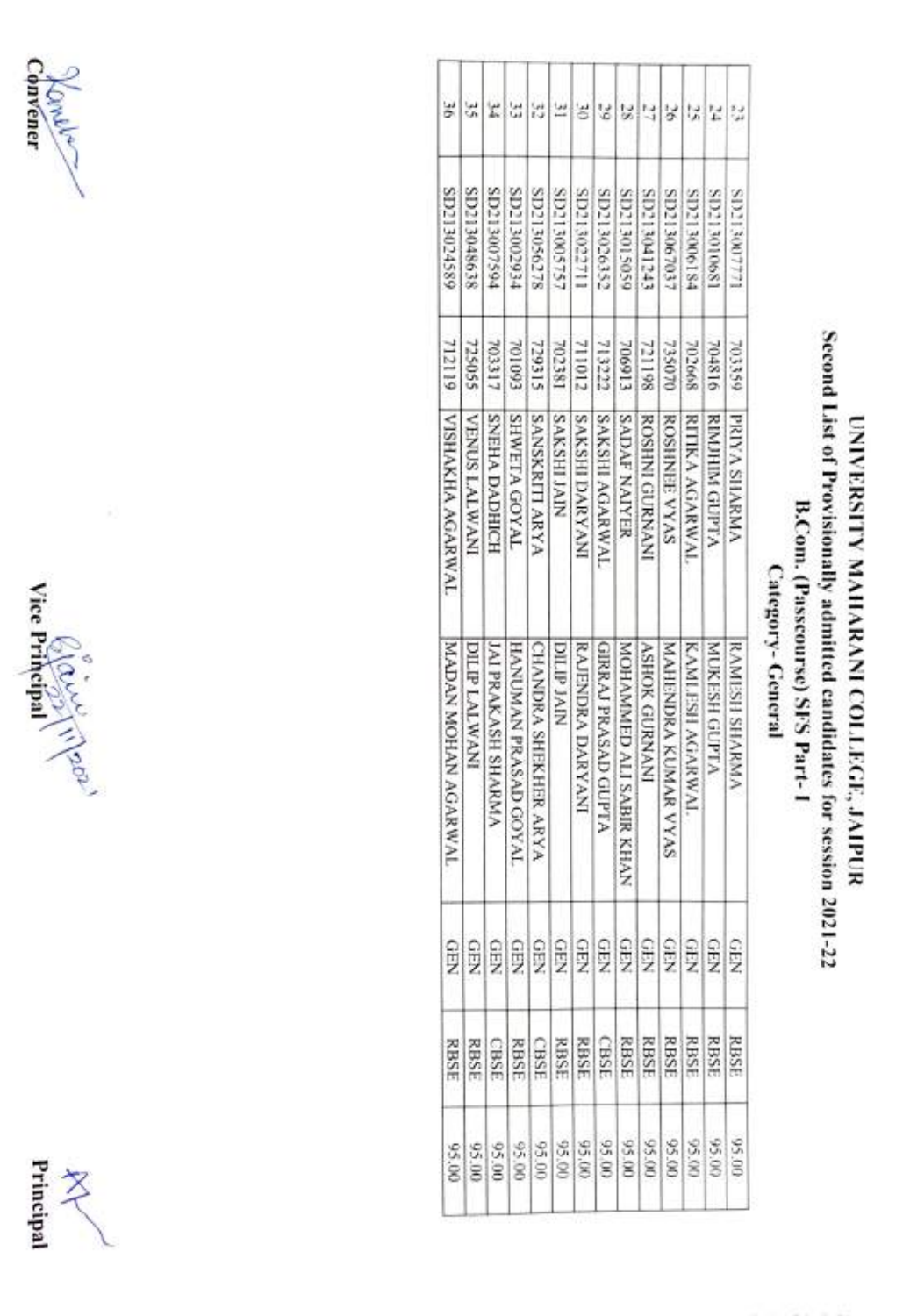





| 24                  | u             | 13              | Ľ                      | 20                  | 5                    | $\overline{\infty}$ | 5                     | 51                    | ij,          | E                    | u                   | 5                    |                                  | 5                | ه               | œ                       |                | ۰            |                       |                       |                     |                       |                         | s.No.                |
|---------------------|---------------|-----------------|------------------------|---------------------|----------------------|---------------------|-----------------------|-----------------------|--------------|----------------------|---------------------|----------------------|----------------------------------|------------------|-----------------|-------------------------|----------------|--------------|-----------------------|-----------------------|---------------------|-----------------------|-------------------------|----------------------|
| <b>A7213083374</b>  | SD213028812   | SD213004731     | <b>ELLEPOE LEGS</b>    | <b>169000817CIS</b> | SD213056416          | <b>SD21303939</b>   | \$0213030704          | SD213027333           | SE112021128  | SD213012224          | E6230081203         | SD213001071          | SD213014302                      | SD213015604      | SD213026079     | 891600£17CS             | SD213054227    | SP0513025045 | SP0650817CIS          | \$10800612023         | SD213059739         | SD213027223           | 02820061203             | et ID                |
| 6405FL              | 714395        | 701932          | 722475                 | 700175              | 729417               | 722528              | 715551                | 713604                | 066604       | 711492               | 702130              | 706308               | 706560                           | 707223           | <b>PAGE17</b>   | 703805                  | 728100         | 712422       | 731335                | 703483                | 731247              | 713574                | 703637                  | Form No              |
| RADHA KUMARI        | PAYAL         | MISHITA AGARWAL | <b>IAVAII SARASWAT</b> | <b>ASHMEET KAUR</b> | <b>ISHIKA SHARMA</b> | <b>TANUT</b>        | TANISHKA RAJAWAT      | <b>SHIOKA AGRAWAL</b> | <b>RASHI</b> | PRANJAL KOOLWAL      | <b>INVATVTILOAT</b> | <b>JIYA GEHIJA</b>   | <b>HARSHITA AGARWAL</b>          | <b>AYUSHLATH</b> | VEDANSHI NATANI | <b>TANVI KHANDELWAL</b> | SADHNA CHAUHAN | KOMAL        | KHUSHI AGARWAL        | KHUSHI AGARWAL        | <b>AVOVA NVINOS</b> | <b>GAURISA KANWAR</b> | <b>ADITI MAHESHWARI</b> | <b>Students Name</b> |
| <b>SANJAY SINGH</b> | <b>TINDS</b>  | RAKESH GUPTA    | DINESH KUMAR SARASWAT  | HONIS NVRWHSOROH    | <b>VMANHS HSHOOA</b> | RAMAKANT GOYAL      | CHHITAR SINGH RAJAWAT | SHIV KUMAR AGRAWAL    | MANOJ KUMAR  | DINESH KUMAR KOOLWAL | RAJKUMAR LALWANI    | LAKHMI CHAND GEHEEJA | GIRRAJ PRASAD AG<br><b>ARWAL</b> | RAJESH LATH      | PANKA NATANI    | <b>SHYAM KHANDELWAL</b> | HARIONI        | SHYAM SUNDER | DILEEP KUMAR AGGRAWAL | DILEEP KUMAR AGGRAWAL | SULHAR SINGH        | HONIS AVIIA           | DEEPAK MAHIESHW<br>NN.  | <b>Father Name</b>   |
| GEN                 | $\frac{1}{2}$ | ê               | 9<br>Kur               | ê                   | GEN                  | SEN                 | 9                     | GEN                   | GEN          | <b>SEN</b>           | GEN                 | ş                    | GEN                              | GEN              | GEN             | <b>GEN</b>              | GEN            | GEN          | <b>GEN</b>            | GEN                   | er.                 | GFN                   | GEN                     | Cateogry             |
| RBSE                | CBSE          | CBSE            | CBSE                   | CBSE                | CBSE                 | CBSE                | RBSE                  | CBSE                  | CBSE         | CBSE                 | <b>RBSE</b>         | CBSE                 | CBSE                             | <b>CBSE</b>      | CBSE            | CBSE                    | CBSE           | CBSE         | <b>CBSE</b>           | CBSE                  | CBSE                | RBSE                  | CBSE                    | Board                |
| 04,40               | 04.40         | 04.40           | 04.40                  | 04.40               | 04.60                | 04.60               | 09'16                 | 04.60                 | 09'16        | 09'16                | 94.60               | 09.60                | 09.40                            | 09.60            | 08.40           | 94.80                   | 94.80          | 08'16        | 08'76                 | 08'16                 | 08 16               | 08'16                 | 08'16                   | 12th %               |
|                     |               |                 |                        |                     |                      |                     |                       |                       |              |                      |                     |                      |                                  |                  |                 |                         |                |              |                       |                       |                     |                       |                         |                      |

### WAIT LISTED CANDIDATE WILL BE CONSIDER AFTER 24th NOVEMBER 2021. (ONLY ON AVAILABLITY OF SEATS) WAIT LISTED CANDIDATE WILL BE CONSIDER AFTER 24th NOVEMBER 2021. (ONI.Y ON AVAILABLITY WAITING LIST WAITING LIST OF SEATS)

UNIVERSITY MAHARANI COLLEGE, JAIPUR

admitted candidates

Second List of Provisionally admitted candidates for session 2021-22 UNIVERSITY MAILARANI COLLEGE, JAIPUR

B.Com. (Passcourse) SFS Part- B.Com. (Passeourse) SFS Part-1

Category-General

Category- General

for session 2021-22

Second List of Provisionally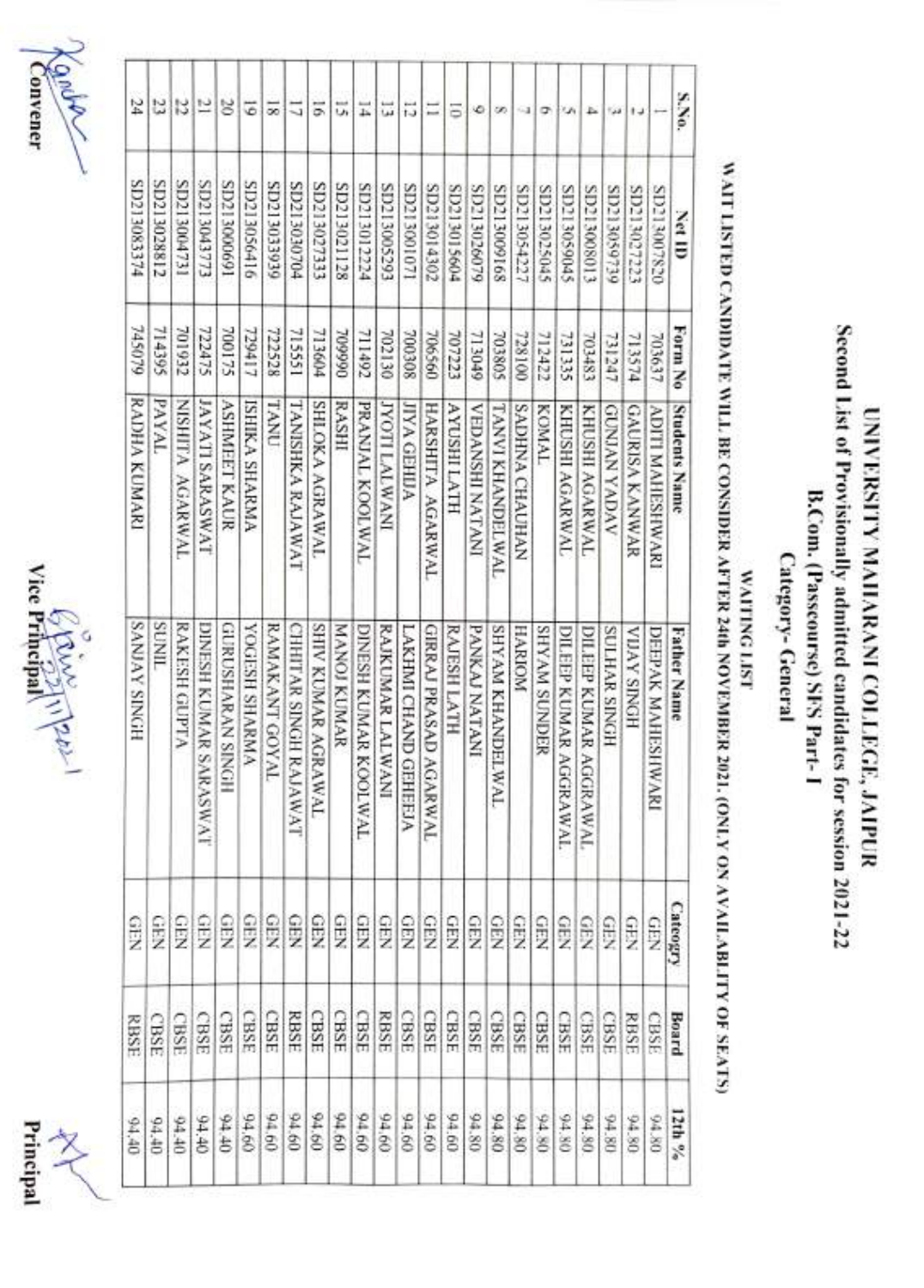





| 52                    | 쓰                | 5               | ŧ                    | 숢                 | ð                    | 尝                    | 北                   | ₽                | 픊                | 유                       | ≞                       | 8                  | 3                       | 38                   | 57                      | s,                   | 器                     | $\vert x \vert$          | 器                 | 討                         | 브               | B                 | 5                    | $\approx$             | 녧                                             | 50                                   | 25                        |
|-----------------------|------------------|-----------------|----------------------|-------------------|----------------------|----------------------|---------------------|------------------|------------------|-------------------------|-------------------------|--------------------|-------------------------|----------------------|-------------------------|----------------------|-----------------------|--------------------------|-------------------|---------------------------|-----------------|-------------------|----------------------|-----------------------|-----------------------------------------------|--------------------------------------|---------------------------|
| SD213005107           | SD213031464      | SD213055436     | SD213021855          | 80612081208       | 819000£17CIS         | SD213056501          | SEE080E12CIS        | SD213021061      | SD213085092      | SD213012720             | SD213056161             | SD213048426        | SD213057497             | SD21302929           | SD213054770             | SD213063309          | SD213012404           | SD713005703              | \$109\$0812GS     | SD213025721               | SO713001708     | SD213037192       | SD213022627          | \$41100E170S          | S0213026965                                   | 3D21303016                           | SP213023258               |
| 950Z02                | 715947           | 728812          | 710457               | 710608            | 700181               | 229468               | 743047              | 709920           | 145761           | 705788                  | 729288                  | 724926             | 730514                  | 713866               | 728451                  | 733076               | 705491                | 702386                   | 729208            | 712831                    | 990Z0Z          | 719054            | 711095               | 700312                | $S$ <sub>0</sub> $\tilde{\tau}$ <sub>14</sub> | 739708                               | <b>FIEILL</b>             |
| PRIYANKA GUPTA        | POOJA CHOUDHARY  | PINKI KANWAR    | PALAK AGARWAL        | NIVI VHHN         | <b>MOHINI SHARMA</b> | NIANY ANY VII        | KOMAL SHARMA        | KISHITA AGARWAL  | KHUSHI LADDHA    | KASHISH VIJAY           | <b>KASHISH BHANDARI</b> | <b>GAURI RAWAT</b> | DRISHTI KHANDELWAL      | DIVYA MALKANI        | DEEPIKA SHARMA          | <b>BHAVYA SAREEN</b> | <b>ANGAY ANNINA</b>   | ADITI KHANDELWAL         | SHREYA GUPTA      | KASHISH MEGHNANI          | DRASHTI AGARWAL | DISHA GOYAL       | <b>ADUIT SINGH</b>   | <b>RUCHITA SOMANI</b> | <b>AMANHS INAHUS</b>                          | SHREEMIDHI KHANDELWAIHARISH KHANDELW | <b>VANHOUOH'S HIS XVS</b> |
| <b>SHYAMLAL GUPTA</b> | GOPAL LAL TAKHAR | HONIS NV/MAVIIS | KAJOD MAL AGARW<br>ř | HEMANT KUMAR JAIN | KAMLESH CHAND SHARMA | MR RAJESH KUMAR JAIN | PRAMOD KUMAR SHARMA | NIRANIAN AGARWAI | TARACHAND LADDHA | <b>ANIL KUMAR VIJAY</b> | RAM PRAKASH BHANDARI    | BAL KISHAN RAWAT   | <b>GIRISH KHANDELWA</b> | <b>ASHOK MALKANI</b> | <b>GHANSIYAM SHARMA</b> | <b>VIKAS SAREEN</b>  | <b>RAMANAMD YADAV</b> | <b>MANISH KHANDELWAL</b> | VINOD KUMAR GUPTA | <b>JAIKISHAN MEGHNANI</b> | VIRENDRA AGARWA | RAM KRISHAN GOYAL | <b>SUSHIL, SINGH</b> | INVWOS dOONV          | MUKESH KUMAR SHARMA                           | ř,                                   | <b>J M CHOURNINEY</b>     |
| <b>GIN</b>            | $rac{1}{2}$      | 9<br>Z          | GEN                  | GEN               | gex                  | GEN                  | <b>GEN</b>          | <b>GEN</b>       | GEN              | <b>GEN</b>              | Ş                       | GEN                | <b>GEN</b>              | GEN                  | GEN                     | GEN                  | QEX                   | <b>GEN</b>               | <b>GEN</b>        | GEN                       | <b>GEN</b>      | <b>GEN</b>        | GEN                  | Ş                     | <b>GEN</b>                                    | GFN                                  | GHN                       |
| RBSE                  | CBSE             | RBSE            | RBSE                 | RBSE              | RBSE                 | <b>CBSE</b>          | <b>RBSE</b>         | <b>RBSE</b>      | RBSE             | CBSE                    | RBSE                    | <b>RBSE</b>        | <b>RBSE</b>             | RBSE                 | RBSE                    | CBSE                 | <b>RBSE</b>           | CBSE                     | CBSE              | <b>CBSE</b>               | CBSE            | CBSE              | CBSE                 | <b>GBSE</b>           | CBSE                                          | CBSE                                 | <b>CBSE</b>               |
| 00'16                 | 00.00            | 00.00           | 00'16                | 00'16             | 00'16                | 00'16                | 00'100              | 00'16            | 00'16            | 00'16                   | 00'16                   | 0016               | 00'16                   | 00'16                | 00.16                   | 00.40                | $00*6$                | 0016                     | 02 10             | 02'00                     | 94.20           | 04.20             | 04.20                | 94.25                 | 04.40                                         | 04.40                                | 04.40                     |
|                       |                  |                 |                      |                   |                      |                      |                     |                  |                  |                         |                         |                    |                         |                      |                         |                      |                       |                          |                   |                           |                 |                   |                      |                       |                                               |                                      |                           |

#### Second List of Provisionally admitted candidates for session 2021-22 Second List of Provisionally UNIVERSITY MAILARANI COLLEGE, JAIPUR UNIVERSITY B.Com. (Passcourse) SFS Part-1 B.Com.(Passcourse) SFS Part-I Category- General MAIIARANI Category- General admitted candidates COLLEGE, JAIPUR for session 2021-22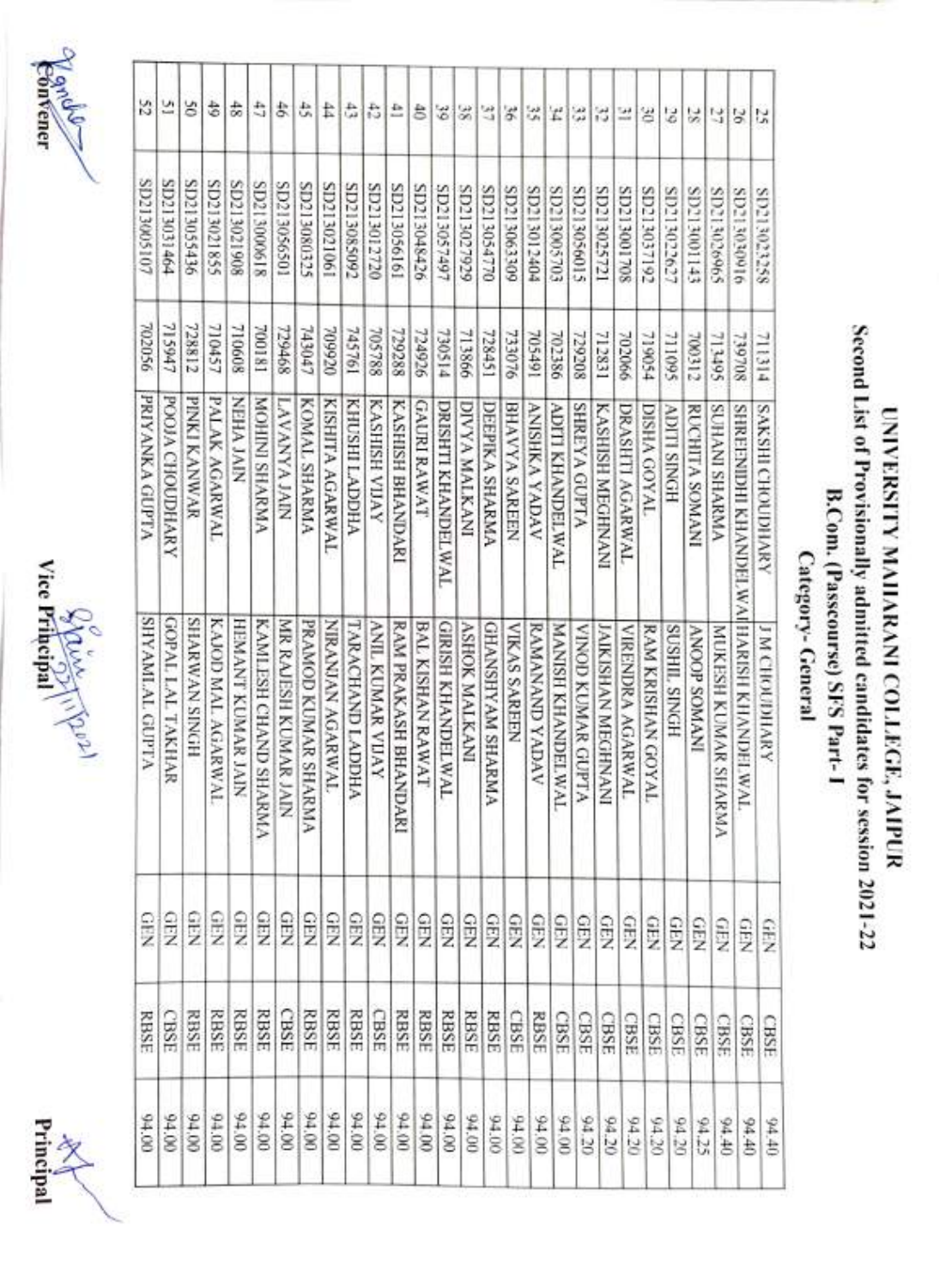





### Second List of Provisionally admitted candidates for session 2021-22 Second List of Provisionally UNIVERSITY MAHARANI COLLEGE, JAIPUR UNIVERSITY MAHARANI COLLEGE, JAIPUUR B.Com. (Passcourse) SFS Part-1 B.Com. (Passcourse) Category-General Category- General admitted candidates SFS Part-I for session 2021-22

|                 |         | RAM VARSHNEY                       | YASHIKA VARSHNEY      |                                           | SD21306229                 |  |
|-----------------|---------|------------------------------------|-----------------------|-------------------------------------------|----------------------------|--|
|                 |         | <b>FANKAJ JOSH</b>                 | TESHA JOSHI           |                                           | SD213000329<br>SD213032154 |  |
|                 |         | <b>IANSRAI SHARM</b>               | <b>SHWETA SHARMA</b>  | 744546<br>7077021<br>7077024242<br>732421 |                            |  |
|                 |         | SAIPAL GARG                        | SHRUTI                |                                           |                            |  |
|                 |         | RAM NIWAS SINGH                    | <b>SANGEETA KUMAR</b> |                                           | 20213049547                |  |
|                 |         | RAGHUVEER PRAS.<br><b>AD SHARM</b> | RITIKA JAIMAN         |                                           | 51213005145                |  |
| <b>GREERERS</b> | 회회회회회회회 | SANJEEV AGRAWAL                    | PRIYANSHI AGRAWAL     |                                           | 85280812QS                 |  |
|                 |         | ANJEEV AGRAWAL                     | PRIYANSHI AGRAWAI     | 705535                                    | SD213011942                |  |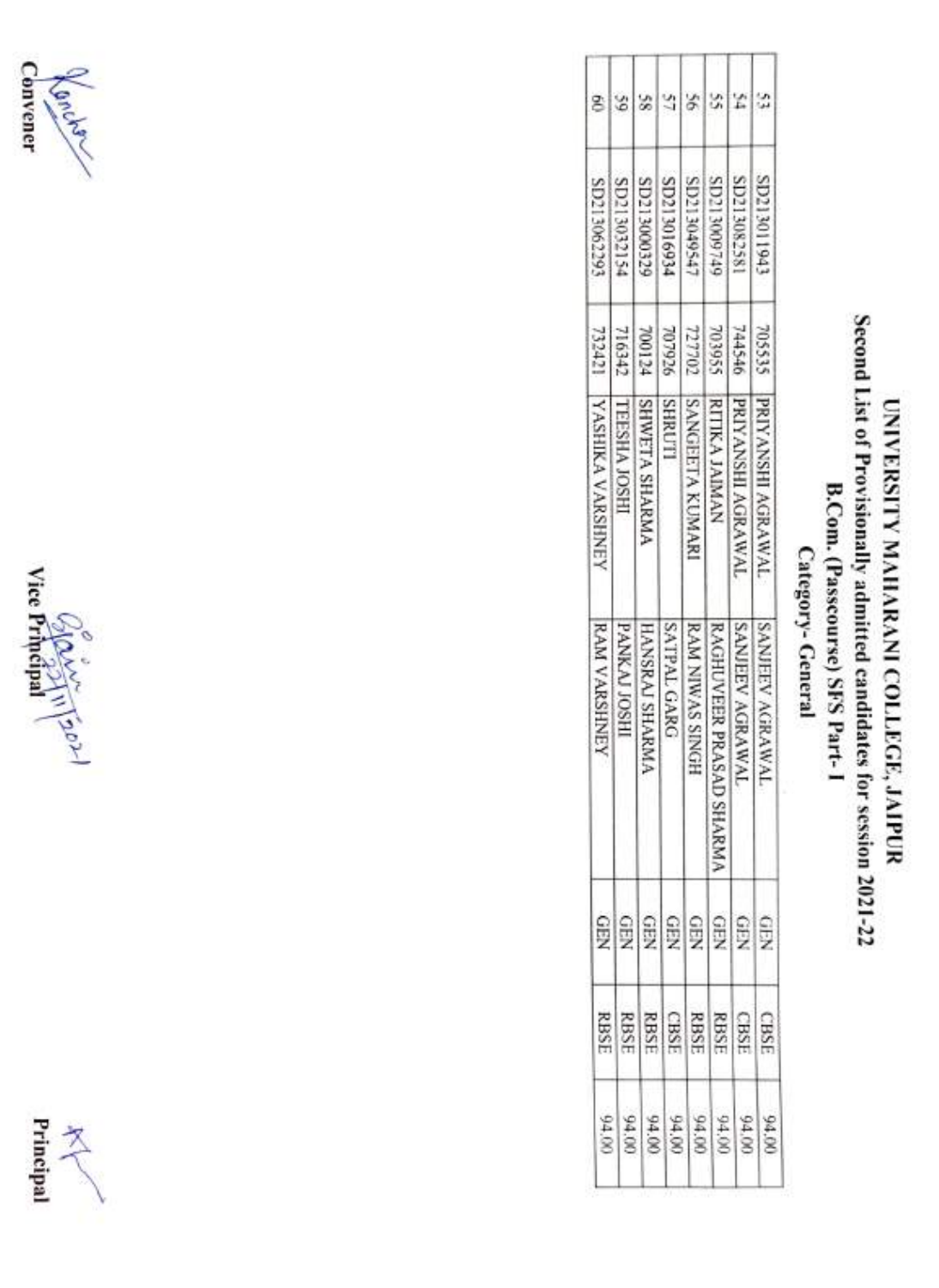





| Z<br>23          |                          |                | 22                   | Σ                  | g                  | 51                        | $\overline{\mathbf{z}}$ | 17                | $\overline{5}$ | 5                   | $\overline{\overline{1}}$        | ದ                       | 12                  | Ξ                        | ā                 | é                 | œ                | -3                        | o                   | U۱                   | 4à                         | خفا                          | w            |             | S.No.                |  |
|------------------|--------------------------|----------------|----------------------|--------------------|--------------------|---------------------------|-------------------------|-------------------|----------------|---------------------|----------------------------------|-------------------------|---------------------|--------------------------|-------------------|-------------------|------------------|---------------------------|---------------------|----------------------|----------------------------|------------------------------|--------------|-------------|----------------------|--|
| SD213079241      | SD213032857              | SD213031596    | SI2030318            | S12213003315       | SD213058513        | SD213014373               | SD213052283             | 600220212049      | SD213006590    | 66910081703         | SD213074280                      | SD213044752             | <b>47213011974</b>  | SB19707918S              | SD213022041       | SD213018173       | SP013087095      | SD213044630               | SD213064857         | ST0213035978         | SD213059759                | SD213031807                  | SD213025281  | SD213024053 | <b>Net ID</b>        |  |
| 742323           | 716903                   | 716023         | 715295               | <b>PLZ10L</b>      | 730508             | 706584                    | 726920                  | 710546            | 702837         | 16100L              | 739227                           | <b>POOEZZ</b>           | 705225              | 742266                   | 710588            | 708552            | 749253           | 722940                    | 733717              | 718298               | 731304                     | 716162                       | 712545       | 711804      | Form No              |  |
| MONIKA CHOUDHARY | MITALI RATHORE           | MEGHA YADAV    | <b>KUSUM SAINI</b>   | KOMAL SAINI        | <b>IAWANDI AYI</b> | <b>IAT POOLA MOHANLAI</b> | <b>EKTANAMA</b>         | CHANCHAL JANGID   | <b>ANKITA</b>  | <b>AKSA PARVEEN</b> | POOIA KUMAWAT                    | <b>YAMINI KALLA</b>     | <b>LABIKA</b>       | <b>TEENA PRAJAPAT</b>    | NEHA PRAJAPATI    | <b>MAHAK BARI</b> | HIMANSHI BHATI   | <b>SHAFALI SAINI</b>      | INOS VANVS          | <b>VAYAL YADAV</b>   | <b>GAYATRI YADAV</b>       | <b>TAWAN KUMAWAT</b>         | TULSI THAKUR | SIMRAN      | <b>Students Name</b> |  |
| PAPPU CHOUDHARY  | KANWAR SINGH RATI<br>okE | SURENDRA YADAV | <b>JAGDISH SAINI</b> | <b>ASHOK SAINI</b> | MOHAN LAL KUMAWAT  | <b>INJNANIOM</b>          | VINNY SYVNON GONIA      | NEMI CHAND SHARMA | RADHE SHYAM    | MOHAMAAD YUSUF      | BHAGWAN SAHAY KU<br><b>IAWAT</b> | <b>BHOM SINGH KAJLA</b> | <b>ABDUL WAHEED</b> | KAILASH CHAND KUN<br>HAR | PRAKASH PRAJAPATI | VINAY KUMAR BARI  | SAGAR KUMAR BHAT | <b>TRILOK CHAND SAINI</b> | RAJENDRA KUMAR SONI | <b>GOPAL LALYMAN</b> | <b>SUBHASH CHAND YADAV</b> | <b>ANIL KUMAR KUMAW</b><br>Š | UMESH THAKUR | SOMVIR      | <b>Father Name</b>   |  |
| OBC              | <b>OHC</b>               | OBC            | <b>SBC</b>           | OBC                | $rac{}{38}$        | OBC                       | 98C                     | 380               | OBC            | OBC                 | OBC                              | OBC                     | OBC                 | OBC                      | $rac{}{360}$      | $rac{}{36}$       | OBC              | OBC                       | <b>OBC</b>          | OBC                  | OBC                        | OBC                          | OBC          | OBC         | ategory              |  |
| <b>RBSE</b>      | RBSE                     | RBSE           | <b>RBSE</b>          | <b>RBSE</b>        | RBSE               | <b>RBSE</b>               | <b>RBSE</b>             | <b>RBSE</b>       | <b>RBSE</b>    | RBSE                | <b>RBSE</b>                      | <b>CBSE</b>             | <b>RBSE</b>         | RBSE                     | RBSE              | RBSE              | CBSE             | <b>RBSE</b>               | CBSE                | <b>RBSE</b>          | <b>RBSE</b>                | CBSE                         | <b>RBSE</b>  | HRB         | Board                |  |
|                  |                          |                |                      |                    |                    |                           |                         |                   |                |                     | 0.20                             |                         |                     |                          |                   |                   |                  |                           |                     |                      |                            |                              |              |             | ε                    |  |
| 00'68            | 00'68                    | 00'68          | 00'68                | 00'68              | 00'68              | 00'68                     | 89.00                   | 89.00             | 00'68          | 00'68               | 89.20                            | 89.40                   | 89.40               | 09'68                    | 89.60             | 89.60             | 89.60            | 89.80                     | 89.80               | 08'68                | 08'68                      | 89.80                        | 00'16        | 00.00       | 12th %               |  |

Second List of Provisionally admitted candidates for session 2021-22 Second List of Provisionally admitted candidates for session 2021-22 UNIVERSITY MAHARANI COLLEGE, JAIPUR UNIVERSITY MAHARANI COLLEGE, JAIPUR B.Com. (Passcourse) SFS Part-1 B.Com. (Passcourse) SFS Part- Category- OBC

Note:- Fees will be submitted OFFLINE from 23th November 2021 (Tuesday) & 24th November 2021 (Wednesday). Note: Fees will be submitted OFFLINE from 23th November 2021 (Tuesday) & 24th November 2021 (Wednesday). Collect Fee Challan From Maharani College, Jaipur. (Timing 11:00 AM to 03:00 PM) Collect Fee Challan From Maharani College, Jaipur. (Timing 11:00 AM to 03:00 PM)

FEES will be deposited in the ICICI BANK, BAPU NAGAR BRANCH, (UNIVERSITY CAMPUS), JAIPUR FEES will be deposited in the ICICI BANK, BAPU NAGAR BRANCH, (UNIVERSITY CAMPUs), JAIPUR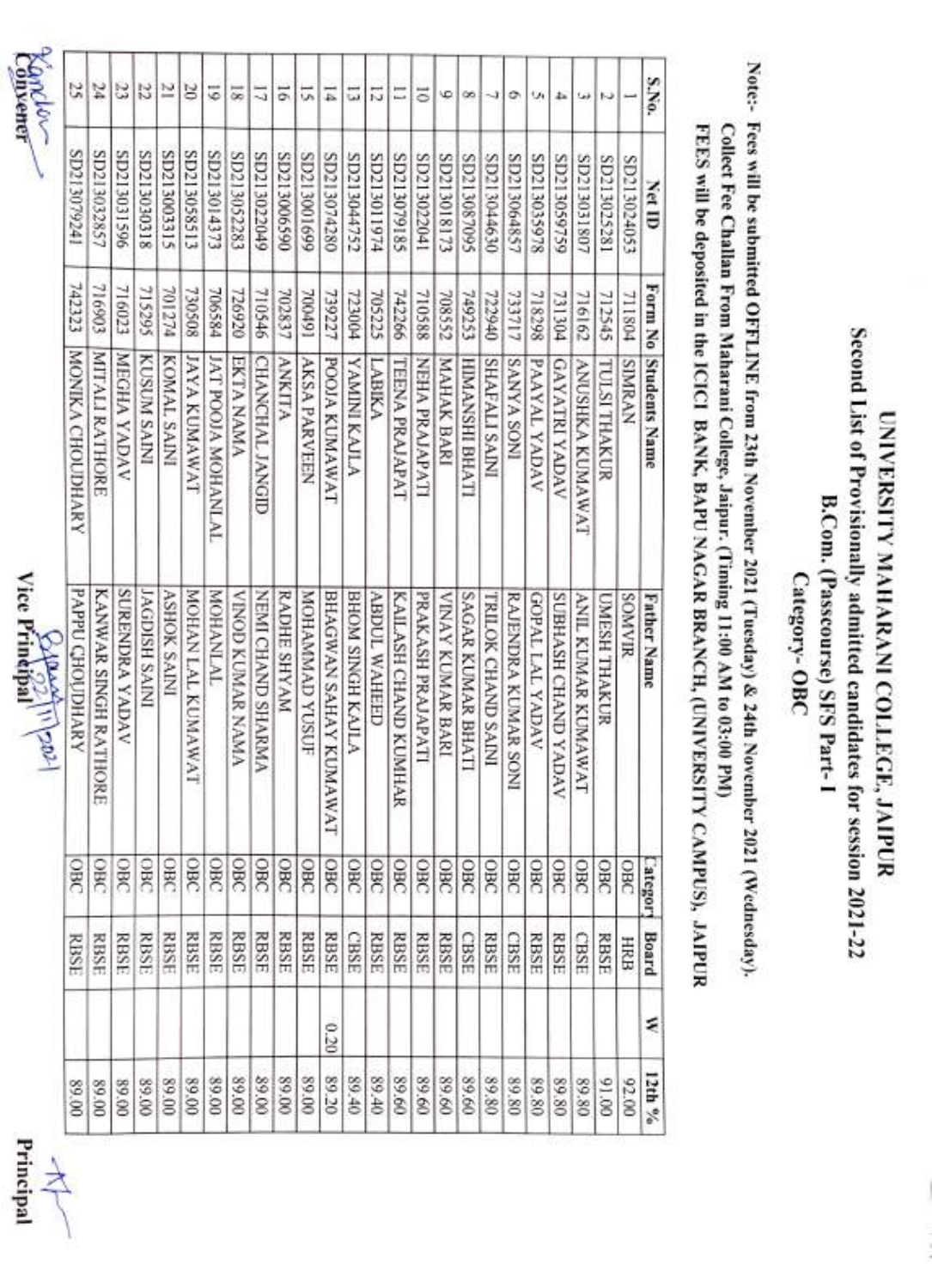





| Saprons         | ₹                 |                       |                 |                       |                   |                        |                | 5                     |                   |                        |                          |                           |                     |                           |                      |                        |                  | S.No.                 |
|-----------------|-------------------|-----------------------|-----------------|-----------------------|-------------------|------------------------|----------------|-----------------------|-------------------|------------------------|--------------------------|---------------------------|---------------------|---------------------------|----------------------|------------------------|------------------|-----------------------|
|                 | SD213035609       | SD213005710           | SD213005862     | SD213058860           | SD213080407       | 6968£0£17dS            | SD213010224    | <b>SD213081113</b>    | 8D213001876       | 891060£17dS            | SD213012351              | \$49213000\$44            | SD213035799         | SD213027316               | 18510081203          | SD213032821            | SD213073361      | Net ID                |
|                 | 718224            | 702367                | 702697          | 731117                | <b>PSOEPL</b>     | 720093                 | 704211         | 743521                | 709002            | 748517                 | 705437                   | 700235                    | 718194              | <b>PS1357</b>             | 700072               | 716772                 | 738725           |                       |
|                 | <b>JYON TADAY</b> | <b>HARSHITA SAINI</b> | BRIJESH SAIN    | <b>ANUSHKA JALWAL</b> | SONTYA SAIN       | <b>ISHIKA TAK</b>      | CHANCHAL SAINI | <b>MONIKA JAGA</b>    | MENKA ACHARYA     | <b>ANUSHRA KUMAWAT</b> | TANISHKA YADUVANSIH      | INIVS VHHNS               | PRIYA SAINI         | PEARL VERMA               | <b>KOMAL PARIHAR</b> | <b>VANUY YADAV</b>     | MEHA YADAV       | Form No Students Name |
| <b>SOLARITY</b> | <b>GNANAND</b>    | <b>RAJESH SAINI</b>   | RADHESHYAM SAIN | <b>NAVANA KUMAWAT</b> | <b>BANTY SAIN</b> | <b>GHYAN SINGH TAK</b> | HEMANT SAINI   | <b>GHANSHYAM BHAT</b> | SHAYAM LAL ACHARY | <b>ASHOK KUMAWAT</b>   | <b>SANTOSH KUMAR YAD</b> | <b>RAKESH KUMAR SAINI</b> | <b>DINESH SAINI</b> | RAVINDRA KUMAR VEJ<br>kMA | KAILASH LAKHERA      | <b>AVOVA TVT NVHON</b> | <b>INDERIETT</b> | <b>Father Name</b>    |
|                 | <b>OBC</b>        | g                     | <b>DBC</b>      | <b>SBC</b>            | gg                | <b>SBC</b>             | OBC            | oBC                   | OBC               | g                      | <b>VANSHIOBC</b>         | g                         | දි                  | $rac{1}{260}$             | 98C                  | SBC                    | $rac{1}{260}$    | Category              |
|                 | CBSE              | RBSE                  | RBSE            | <b>RBSE</b>           | RBSE              | CBSE                   | CBSE           | RBSE                  | CBSE              | <b>RBSE</b>            | <b>RBSE</b>              | RBSE                      | RBSE                | <b>RBSE</b>               | <b>RBSE</b>          | <b>RBSE</b>            | CBSE             | Board                 |
|                 |                   |                       |                 |                       |                   |                        |                |                       |                   |                        |                          |                           |                     |                           |                      |                        |                  | ⋞                     |
|                 | <b>00.88</b>      | 88.00                 | 88.00           | 88.00                 | 88.20             | 04.88                  | 04.88          | 09'88                 | 09.88             | 88.60                  | 88.80                    | 88.80                     | 88.80               | 88.80                     | 88.80                | 88.80                  | 88.83            | 12th %                |

## WAIT LISTED CANDIDATE WILL BE CONSIDER AFTER 24th NOVEMBER 2021. (ONLY ON AVAILABLITY OF SEATS) WAIT LISTED CANDIDATE WILL BE CONSIDER AFTER 24th NOVEMBER 2021. (ONLY ON AVAILABLITY OF SEATS)

# WAITING LIST WAITING LIST

|                     |           | <b>TARA SHANKAR SAIY</b> | VIDHI SAIR           |                            |                            |  |
|---------------------|-----------|--------------------------|----------------------|----------------------------|----------------------------|--|
| 88888888<br>8888888 | 999999999 | <b>TVINWHON NINV\</b>    | <b>TAMANNA BANC</b>  | 711336<br>755409<br>720455 | SD213067588<br>SD213059103 |  |
|                     |           | <b>SUSHIL KUMAR</b>      | <b>RIYA KUMAR</b>    |                            | SD21302327                 |  |
|                     |           | <b>IANGILAL SAIN</b>     | <b>NIVS VXNVAIN</b>  |                            | 8D21302804                 |  |
|                     |           | <b>AVIND PATWA</b>       | <b>AWTARA</b>        | 724697<br>715165<br>713933 | 8D2130909                  |  |
|                     |           | <b>IAMOR KUMAI</b>       | POOJA LAKHYAN        |                            | SD21304807                 |  |
|                     |           | <b>RAM NARAYAN SAIN</b>  | <b>MS VESHA SAIN</b> | 715497                     | SD2130301t                 |  |

T Т

UNIVERSITY

Second List of Provisionally

MAHARANI COLLEGE, JAIPUR

admitted candidates

Second List of Provisionally admitted candidates for session 2021-22 UNIVERSITY MAHARANI COLLEGE, JAIPUR

B.Com. (Passcourse) SFS Part-1 Category-OBC

Category-OBC

B.Com. (Passcourse) SFS Part-1

for session 2021-22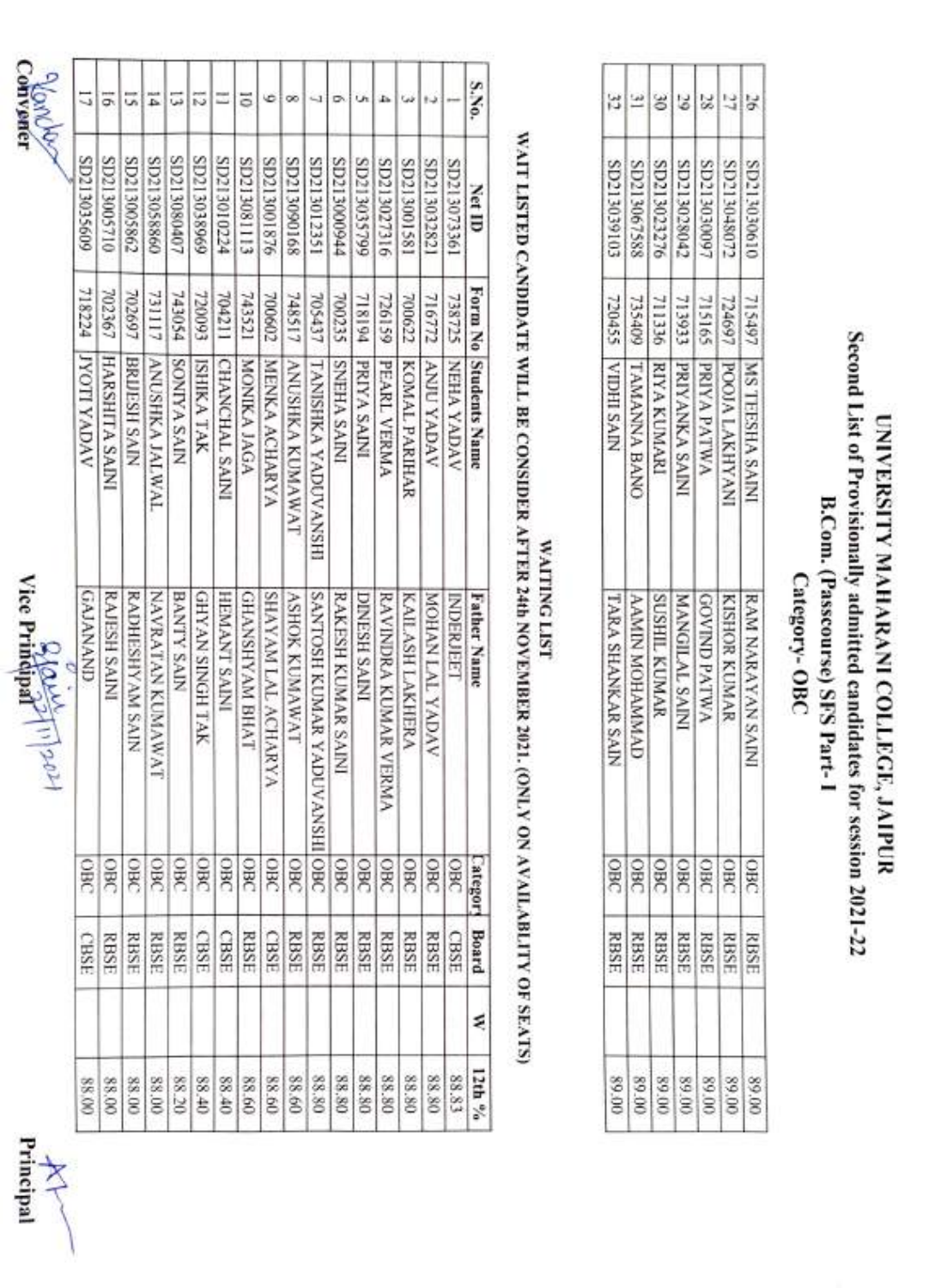





### Second List of Provisionally admitted candidates for session 2021-22 Second List of Provisionally UNIVERSITY MAHARANI COLLEGE, JAIPUR UNIVERSITY MAHARANI COLLEGE, JAIPUR B.Com. (Passcourse) SFS Part-1 B.Com. (Passcourse) SFS Part-I Category-OBC Category admitted candidates for session 2021-22

| OBC<br>$g_{\rm g}$<br><b>SBC</b><br><b>SBC</b><br><b>BC</b><br><b>BC</b><br>BC <sub>3</sub><br><b>BK</b><br>œ | RBSE<br>RBSE<br>RBSE<br>RBSE<br>RBSE<br>RBSE<br><b>RBSE</b><br><b>CBSE</b><br>RBSE<br><b>RBSE</b><br>RBSE<br>0.00<br>$\frac{6}{9}$ | SP213017398<br>708182  YASHIKA DIDWANIYA<br><b>BASANT DIDWANIYA</b> | SD213005082<br>702077<br><b>SWATI BAGHEL</b><br><b>RAMGOPAL SINGH</b> | <b>SD213053039</b><br>727388<br><b>ISITA KUMARI</b><br>KISHAN PRAJAPATI | SD213046246<br>723860<br><b>PRIYA SONI</b><br>BHAGIRATH SONI | DS053085050<br>745731<br>PREETI SONI<br>INOS NV MNYS | SD213047572<br>724451<br>NIKITA PRAJAPAT<br><b>GANESH PRAJAPAT</b> | SD213024321<br>713473<br>INOS NV XSOM<br>MR NARESH SONI | SD213025631<br>712770<br>KOMAL LAKHERA<br>KAMAL LAKHERA | \$8713010784<br>704507<br><b>KHUSHI YADAV</b><br><b>GANESH YADAV</b> | SD213012362<br>705475<br>KAVITA SAINI<br>DAMODAR LAL SAINI | SD213023953<br><b>PETITS</b><br><b>KASHISH SONI</b><br><b>INOS AVINYS</b> | SE0513003033<br><b>201202</b><br><b>KAMLESH KUSHWAHA</b><br>MAHRSH CHAND |
|---------------------------------------------------------------------------------------------------------------|------------------------------------------------------------------------------------------------------------------------------------|---------------------------------------------------------------------|-----------------------------------------------------------------------|-------------------------------------------------------------------------|--------------------------------------------------------------|------------------------------------------------------|--------------------------------------------------------------------|---------------------------------------------------------|---------------------------------------------------------|----------------------------------------------------------------------|------------------------------------------------------------|---------------------------------------------------------------------------|--------------------------------------------------------------------------|
|                                                                                                               |                                                                                                                                    |                                                                     |                                                                       |                                                                         |                                                              |                                                      |                                                                    |                                                         |                                                         |                                                                      |                                                            |                                                                           | <b>B</b><br>RBSE                                                         |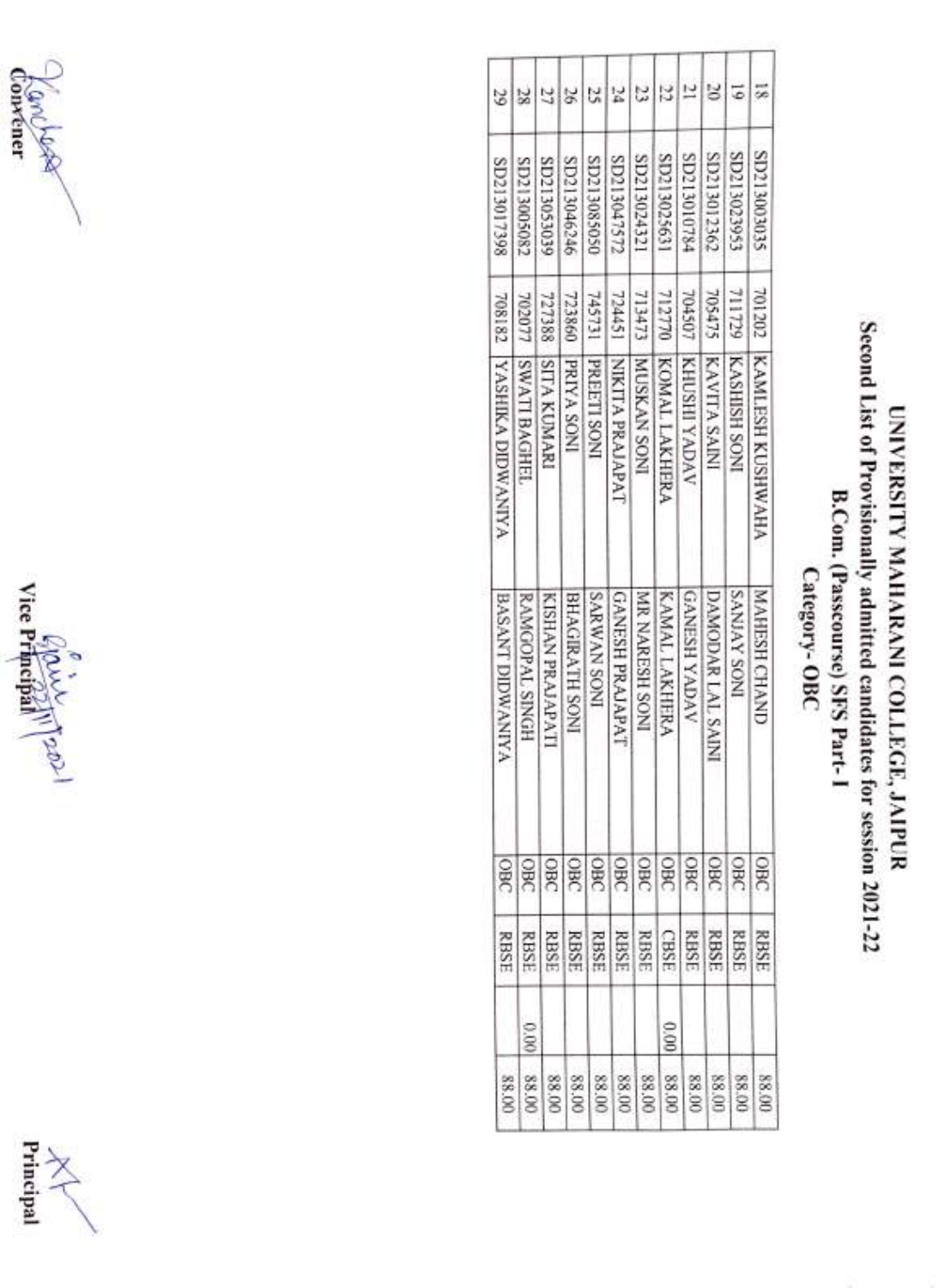





| S.No. | <b>Ctt ID</b>      | Form No       | <b>Students Name</b>            | <b>Father Name</b>                      | Category | Board       | ź |
|-------|--------------------|---------------|---------------------------------|-----------------------------------------|----------|-------------|---|
|       | SIEC2033313        | 716469        | NEELAM CHAYAL                   | RAMESH CHAYAL                           | SC       | <b>RBSE</b> |   |
|       | 881£80£17CS        | SC1912        | <b>SHIVANI KUMARI</b>           | RANJEET KUMAR                           | SC       | <b>RBSE</b> |   |
|       | SD213043616        | FLEZZL        | <b>TAREFNI VERMA</b>            | <b>VISHNU VERMA</b>                     | SC       | <b>RBSE</b> |   |
|       | SD213043793        | 722455        | <b>TARRENI VERMA</b>            | <b>VISHIN AEKNA</b>                     | SC       | <b>RBSE</b> |   |
|       | SD213029914        | 715061        | <b>CHARUL VERMA</b>             | KESHAV VERMA                            | SC       | <b>RBSE</b> |   |
|       | SD213065840        | 734287        | <b>ANDON ANDON</b>              | <b>SHARWAN LAL MOURYA</b>               | SC       | <b>RBSE</b> |   |
|       | 811305118          | 728787        | NISHA KHINCHI                   | LEXHRAI KHINCHI                         | SC       | <b>RBSE</b> |   |
|       | SD213065656        | 734177        | SNEHA CHANDEL                   | <b>GHASHI CHANDEL</b>                   | ñ        | <b>RBSE</b> |   |
|       | SD213031791        | 716141        |                                 | NIKITA RACHCHHOY RAJENDRA KUMAR RACHCHI | SC       | <b>RBSE</b> |   |
| Ξ     | SD213012291        | 705458        |                                 | CHAKSHITA PINGOLIHEERALAL PINGOLIA      | SC       | CBSE        |   |
|       | <b>97213010579</b> | <b>704389</b> | <b>RANI KUNDALWAL</b>           | RAJU KUNDALWAL                          | $\infty$ | RBSE        |   |
| 13    | S0213090565        | 748784        | <b>ANGAH MUHSKA</b>             | <b>ARMA CHAND HADALA</b>                | S        | <b>RBSE</b> |   |
| فغا   | SD213000687        | 748854        | <b>ANSHUM HADALA</b>            | <b>AMAR CHAND HADALA</b>                | S        | <b>RBSE</b> |   |
| z.    | SD213021063        | 709939        | <b>CHANCHAL</b>                 | PRAKASH CHAND                           | S        | RBSE        |   |
| u,    | SD213038643        | 719885        | KOMAL KUMARI DHI NAND LAL DHOBI |                                         |          | <b>RBSE</b> |   |
| ä     | SD213045364        | 723364        | MARNALI BARMAISADHU BARMAN      |                                         |          | RBSE        |   |
|       | SD2130333          | 716258        | NEETU VERMA                     | JAGDISH PRASAD VERMA                    | ଖଖଖ      | <b>RBSE</b> |   |
| 56    | SD213043664        | 722378        | <b>SARITA DHOBI</b>             | IROHO AVHVS NVININVH                    |          | <b>RBSE</b> |   |
| 5     | SD213058057        | 73/1/84       | <b>SONALI KULDEEP</b>           | KAILASH KULDEEP                         | S        | <b>RBSE</b> |   |

UNIVERSITY MAHARANI COLLEGE, JAiPUR Second List of Provisionally admitted candidates for session 2021-22 B.Com. (Passcourse) SFS Part-I Category-Sc

Second List of Provisionally admitted candidates for session 2021-22 UNIVERSITY MAHARANI COLLEGE, JAIPUR

B.Com. (Passcourse) SFS Part-1

Category-SC

Note:- Fees will be submitted OFFLINE from 23th November 2021 (Tuesday) & 24th November 2021 (Wednesday).

Note:- Fees will be submitted OFFLINE from 23th November 2021 (Tuesday) & 24th November 2021 (Wednesday).

Collect Fee Challan From Maharani College, Jaipur. (Timing 11:00 AM to 03:00 PMM)

Collect Fee Challan From Maharani College, Jaipur. (Timing 11:00 AM to 03:00 PM)

FEES will be deposited in the ICICI BANK, BAPU NAGAR BRANCH, (UNIVERSITY CAMPUS), JAIPUR

FEES will be deposited in the ICICI BANK, BAPU NAGAR BRANCH, (UNIVERSITY CAMPUS), JAIPUR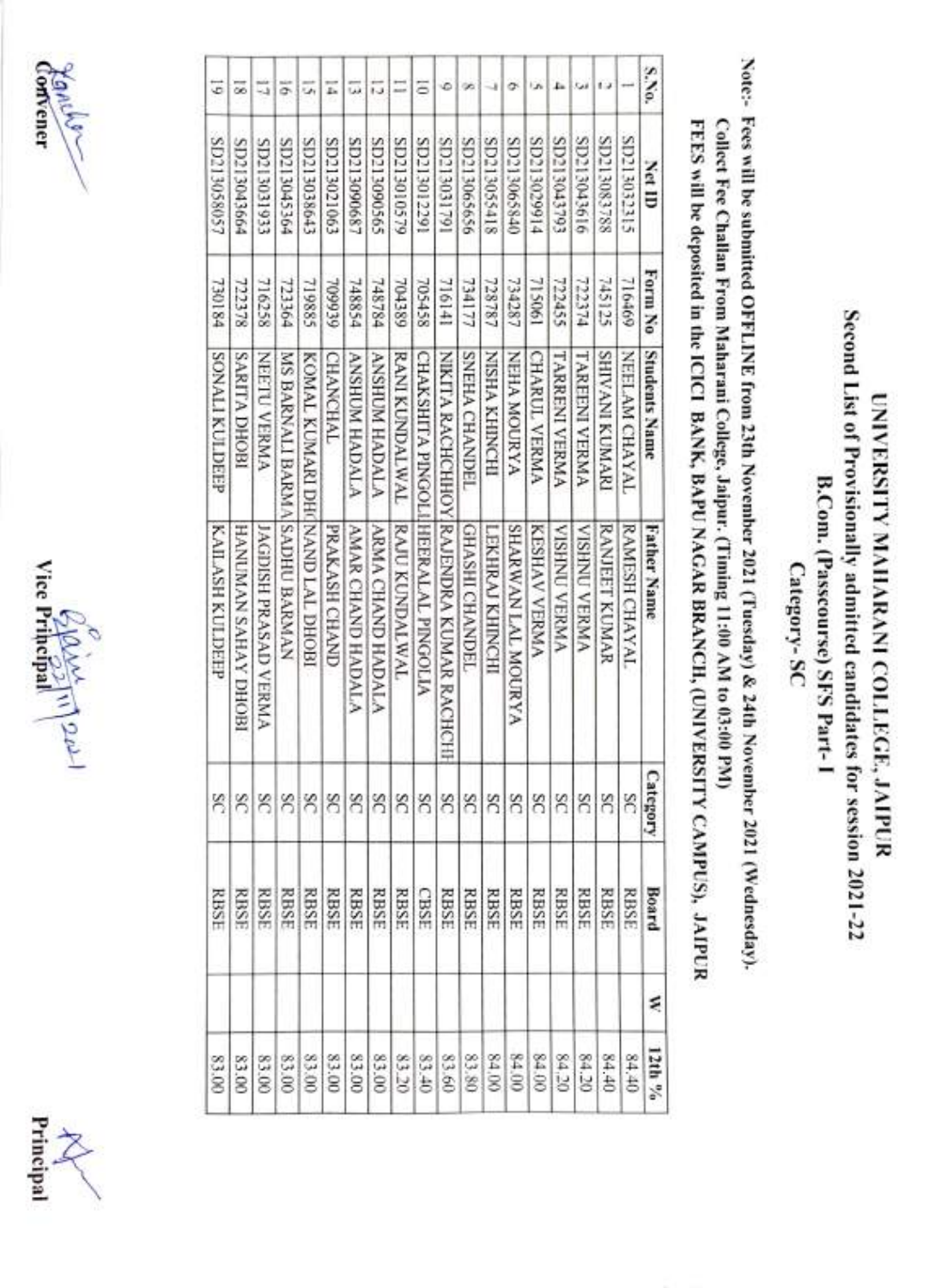





|                       |                     |                          |                     |                                    |                       |                               |                      |                  |                            |                          |                       |                                    |                      | S.No.                |
|-----------------------|---------------------|--------------------------|---------------------|------------------------------------|-----------------------|-------------------------------|----------------------|------------------|----------------------------|--------------------------|-----------------------|------------------------------------|----------------------|----------------------|
| SD213014572           | SD213041522         | \$2213032654             | <b>41213024314</b>  | SD213013260                        | 01213033940           | S213077928                    | SD213007760          | S10213083945     | <b>IST19081202</b>         | SD213047229              | SD213063759           | 01621908170IS                      | \$09500051202        | <b>Cet ID</b>        |
| 706655                | 721357              | 716732                   | 712005              | 705982                             | 716844                | 741547                        | 703387               | 745218           | <b>SZI6#Z</b>              | 724291                   | 733275                | 211969                             | 702293               | Form No              |
| <b>JAYA BIWAL</b>     | <b>ANDALITATWAL</b> | VASUDHA VERMA            | <b>SAWARAN HOUN</b> |                                    | <b>KUNIKA BAIRWA</b>  | <b>TANURAIGAR</b>             | TAWANNA GADWAL       | <b>PRAKSHI</b>   | <b>NUSTAN XUNARI</b>       | KIRAN MAHAWAR            | <b>DEEPIKA KOTIYA</b> |                                    | <b>AARTI PAREWA</b>  | Students Name        |
| <b>SURENDRA BIWAL</b> | RAJESH KUMAR TATWAL | <b>ASHOK KUMAR VERMA</b> | HARI MOHAN MAHAWAR  | MUSKAN RAWALIAMLALITENDRA RAWALIAM | <b>JAGDISH PRASAD</b> | <b>JAGDEESH PRASAD RAIGAR</b> | <b>IASHOK GADWAL</b> | KULDEEP MANDEEYA | <b>BRULAL</b>              | <b>SHREE RAM MAHAWAR</b> | JAGDISH KOTIYA        | PRIYANKA CHOUHANBHOM SINGH CHOUHAN | KAILASH CHAND PAREWA | <b>Father Name</b>   |
|                       |                     |                          |                     |                                    |                       |                               |                      |                  |                            |                          |                       |                                    | 88888888888888       | ategor               |
| <b>RBSE</b>           | <b>RBSF</b>         | CBSE                     | RBSE                |                                    |                       |                               |                      |                  |                            |                          |                       |                                    |                      | <b>Board</b><br>RBSE |
|                       |                     |                          |                     |                                    |                       |                               |                      |                  | 0.00                       |                          |                       |                                    |                      | ₹                    |
| 01.18                 | 01.40               | 81.50                    | 81.60               |                                    | 81.80                 |                               |                      |                  | $\frac{85888888}{8888888}$ |                          |                       | 82.40                              | 82.40                | 12th %               |

B.Com. (Passcourse) SFS Part-1 B.Com. (Passcourse) SFS Part-I Category-SC Category-

UNIVERSITY MAHARANI COLLEGE, JAIPUR Second List of Provisionally admitted candidates for session 2021-22

Second List of Provisionally admitted candidates for session 2021-22 UNIVERSITY MAHARANI COLLEGE, JAIPUR

### **WAITING LIST** WAITING LIST

# WAIT LISTED CANDIDATE WILL BE CONSIDER AFTER 24th NOVEMBER 2021. (ONLY ON AVAILABLITY OF SEATS) WAIT LISTED CANDIDATE WILL BE CONSIDER AFTER 24th NOVEMBER 2021. (ONLY ON AVAILABILITY OF SEATS)